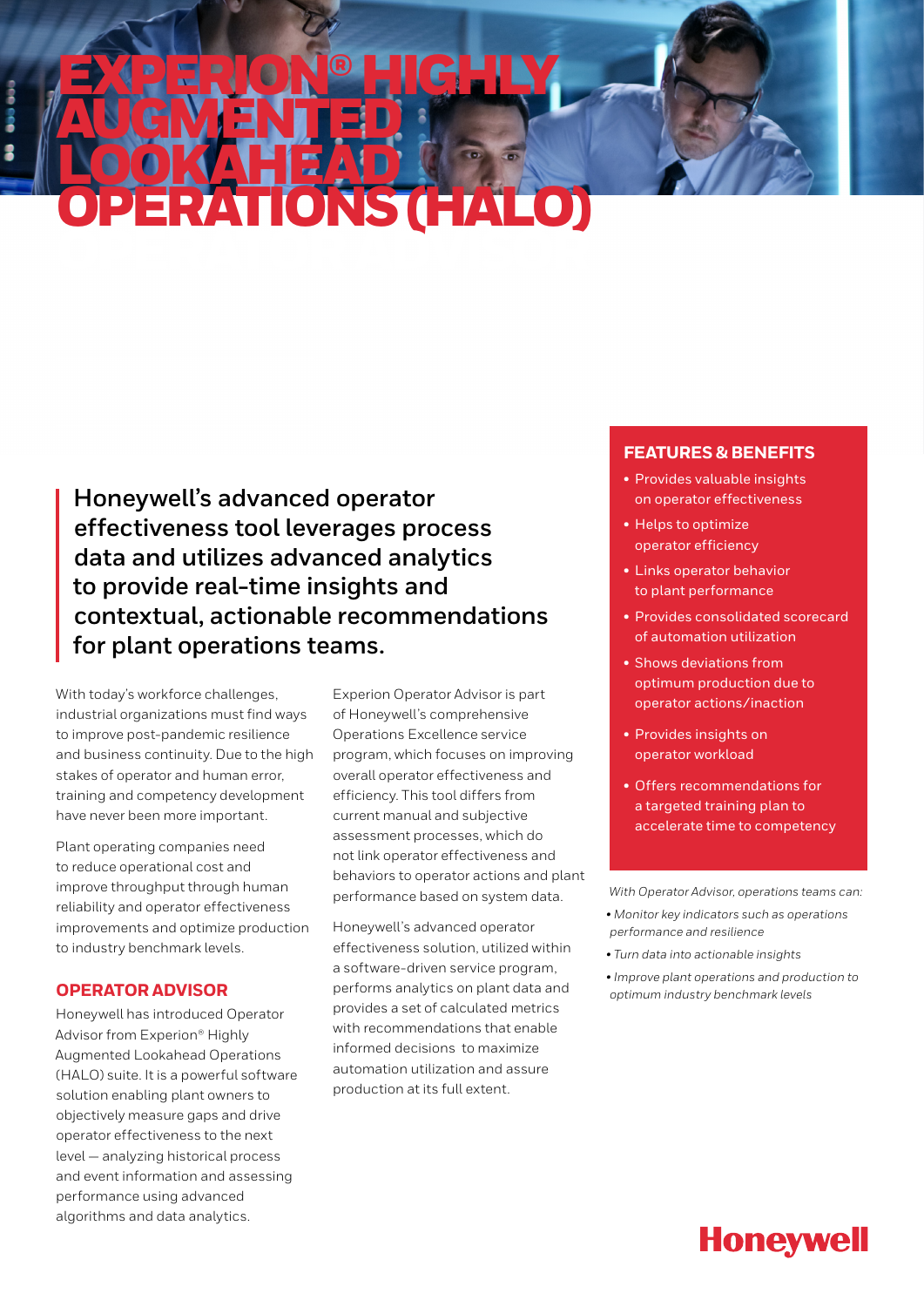# **OUR APPROACH**

Operator Advisor provides a consolidated scorecard of automation (control and safety systems) utilization effectiveness with recommendations towards autonomous operations and process resilience. The software shows deviation from optimum production due to operator actions/inactions and provides recommendations to improve throughput.

This solution also provides insights on operator workload during shift operations so that actions can be taken to improve operator productivity, as well as delivering a view of operator competency and recommendations that support a targeted training plan to accelerate time to competency.

Overall operator performance can be viewed across the enterprise. Critical operational metrics are also visible at the site level (Figure 1).

The tool's intuitive graphics make it easy to follow individual unit KPIs. Operator actions, including possible errors, are correlated with unit performance (Figure 2).

Finally, calculated metrics are used to provide detailed recommendations. The entire plant hierarchy can be visualized with a detailed status of each area or unit (Figure 3).





| <b>HONEYWELL</b>   Process Solutions<br>: John Sm |                                                                                                             |            |     |     |     |                   |                                                                                              |                      |                                                                                                                                                                                                                                                                                                                                                                                                                                                                         |
|---------------------------------------------------|-------------------------------------------------------------------------------------------------------------|------------|-----|-----|-----|-------------------|----------------------------------------------------------------------------------------------|----------------------|-------------------------------------------------------------------------------------------------------------------------------------------------------------------------------------------------------------------------------------------------------------------------------------------------------------------------------------------------------------------------------------------------------------------------------------------------------------------------|
| 圆                                                 | Operator Advisor - CDU1<br>ABC Refinery > Refinery_Site1 > Crude_Handling_Area1 > CDU1 > Operations Metrics |            |     |     |     |                   | All shift groups<br>Last 15 days<br>Last Updated: June 7 2021, 10:10 AM<br>View by hierarchy |                      |                                                                                                                                                                                                                                                                                                                                                                                                                                                                         |
| $\mathbf{t}$                                      | Unit Performance                                                                                            |            |     |     |     | 2 Recommendations |                                                                                              |                      |                                                                                                                                                                                                                                                                                                                                                                                                                                                                         |
|                                                   | 11FC025<br>Feed Master Control<br>22.37 T/hr                                                                | Thu.       | Fri | Sat | Sun | Mon               | Tue                                                                                          | Wed                  | dentified Shelved<br>Prograssed   Done<br><b>IF Recommendations Sort by</b><br>$\vee$ $\mathcal{R}$<br>Priority<br>2 Identified ^<br>CDU1 was away from typical operation limits for too<br>Review the constraints that existed for shifts that operated<br>Mar 31 2021.01:00 AM Active<br>CDU1 has control loops away from normal mode for<br>Critical loops in this unit has been away from their normal<br>May 30 2021, 08:45 AM Active<br>$\vert$ D Progress $\vee$ |
|                                                   | 11LC005<br>CDU Level controller<br>58.08%                                                                   | Thu        | Fri | Sat | Sun | Mon               | Tue                                                                                          | $\rightarrow$<br>Wed |                                                                                                                                                                                                                                                                                                                                                                                                                                                                         |
|                                                   | 11TC033<br>Coll Cutlet Temperature<br>363.6 °C                                                              | 376<br>348 |     |     |     |                   |                                                                                              |                      |                                                                                                                                                                                                                                                                                                                                                                                                                                                                         |
|                                                   |                                                                                                             | Thu        | Fri | Sat | Sun | Mon               | Tue                                                                                          | Wed                  |                                                                                                                                                                                                                                                                                                                                                                                                                                                                         |
|                                                   | <b>Operations Metrics</b>                                                                                   |            |     |     |     |                   |                                                                                              | <b>Collapse All</b>  |                                                                                                                                                                                                                                                                                                                                                                                                                                                                         |
|                                                   | <b>Operations Performance</b>                                                                               |            |     |     |     |                   |                                                                                              |                      |                                                                                                                                                                                                                                                                                                                                                                                                                                                                         |
|                                                   | Operating within typical KPI range A                                                                        |            |     |     |     |                   |                                                                                              |                      |                                                                                                                                                                                                                                                                                                                                                                                                                                                                         |
|                                                   | Operating within KPI alarm limits A                                                                         |            |     |     |     |                   |                                                                                              |                      |                                                                                                                                                                                                                                                                                                                                                                                                                                                                         |
|                                                   | Operating without alarm floods A                                                                            |            |     |     |     |                   |                                                                                              |                      |                                                                                                                                                                                                                                                                                                                                                                                                                                                                         |
|                                                   | <b>Operations Resilience</b>                                                                                |            |     |     |     |                   |                                                                                              |                      |                                                                                                                                                                                                                                                                                                                                                                                                                                                                         |
|                                                   | Control loops in normal mode A                                                                              |            |     |     |     |                   |                                                                                              |                      |                                                                                                                                                                                                                                                                                                                                                                                                                                                                         |
|                                                   | CLow(0 to 60%) CMedium (60 to 80%) CHigh (80 to 100%) CMet Normal C No Bata                                 |            |     |     |     |                   |                                                                                              |                      |                                                                                                                                                                                                                                                                                                                                                                                                                                                                         |

*Figure 2: Correlated operator actions with unit performance.*



*Figure 3: Plant hierarchy*

*Operator Advisor addresses bottlenecks in operator performance through the analysis of historical process and event data using the latest data analytics technologies.*